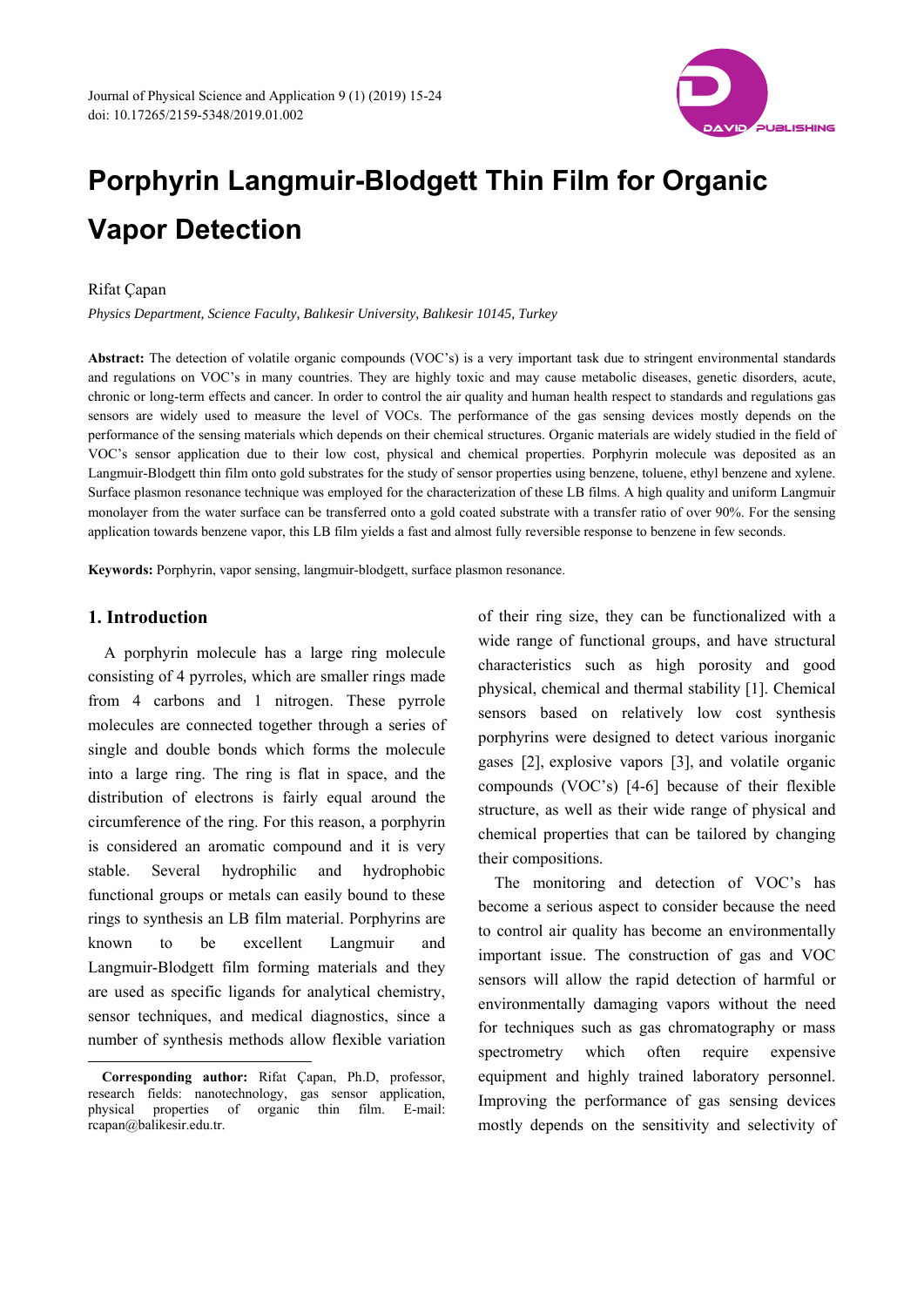the sensing materials. It is well known that when a gas molecule is adsorbed onto the surface of an organic material, the physicochemical properties, including the structural, electrical, and optical properties, of this sensing material can change. This has led to intensive research into new materials with the ability to bind, detect and identify organic vapors. The chief difficulty in gas identification continues to be the fabrication of stable sensors with a high sensitivity and selectivity towards the substance to be detected. In the last decade the use of organic materials as gas sensing materials has increased because of their simple and low cost synthesis, wide range of physical and chemical properties that can be tailored by changing their composition. Organic materials have several potential applications in the field of physics, chemistry, biology, material, environmental science and are widely used to produce highly uniform thin films using spin coating, self assembly, Langmuir-Blodgett (LB) thin film technique [7, 8]. They are suitable materials for the detection of several toxic gases or dangerous organic vapors. Because of the sensitivity of porphyrin to organic vapors and their excellent LB film forming ability, we have investigated in depth the use of these materials to sense VOCs. Previous work has demonstrated sensitivity of porphyrin LB films to VOC's [9]. A number of other authors have also carried out studies on these systems, for example SPR could be used to measure the adsorption of a range of organic compounds onto porphyrin LB thin films [10-12].

In here, a porphyrin material incorporating Zn is selected to prepare LB thin films and to investigate their sensing properties of dangerous organic vapors. In here, several organic materials are selected to prepare thin organic films and to investigate their sensing properties of dangerous organic vapors. Surface Plasmon Resonance (SPR) optical technique is employed to monitor the deposition process of the thin film and organic vapor sensing properties. Our results showed that this selected material could have potential applications in the field of sensor industry.

#### **2. Experimental Details**

A computer controlled NIMA 622 alternate LB trough was employed to study the molecular behavior of porphyrin molecule at the air-water interface and to produce LB films onto 50 nm thick gold coated glass substrates. Before each experiment, the barriers and the Teflon trough of the LB film system were rinsed with ultrapure water (18.2 M $\Omega$  cm) after being cleaned with chloroform. The surface pressure was measured by using a Wilhelmy balance, equipped with a strip of chromatography paper suspended at the air-water interface at 20°C which was controlled using Lauda Ecoline RE204 model temperature control unit. Porphyrin molecule was dissolved in chloroform with a concentration of 0.2 mg  $mL^{-1}$  and was subsequently spread onto ultrapure water subphase at pH 6. Solutions were spread by a Hamilton microliter syringe onto the subphase solution by distributing the droplets over the entire trough area. A time period of 20 min was allowed for the solvent to evaporate before the area enclosed by the barriers was reduced. The pressure-area  $(\pi$ -A) isotherm graph was determined with the accuracy of  $0.1$  mN m<sup>-1</sup>. This graph was recorded as a function of surface area using the compression speed of barriers at a value of 172 mm<sup>2</sup> min<sup>-1</sup>. The floating monolayer at the air-water interface was found to be stable at a surface pressure of 22.5 mN  $m^{-1}$ ; therefore, this surface pressure value was selected for the LB film deposition procedure. Y-type LB deposition mode and a vertical dipping procedure was performed at the selected surface pressure with a speed of 10 mm  $min^{-1}$  for both the down and up strokes. LB film samples were dried for 5 min after each up stroke.

A Kretschmann type Surface Plasmon Resonance Spectrometer with a low power laser diode (633 nm) light source was employed for SPR measurements. A glass prism  $(n = 1.515)$  mounted onto a holder is available for measurement in liquid or in air. The glass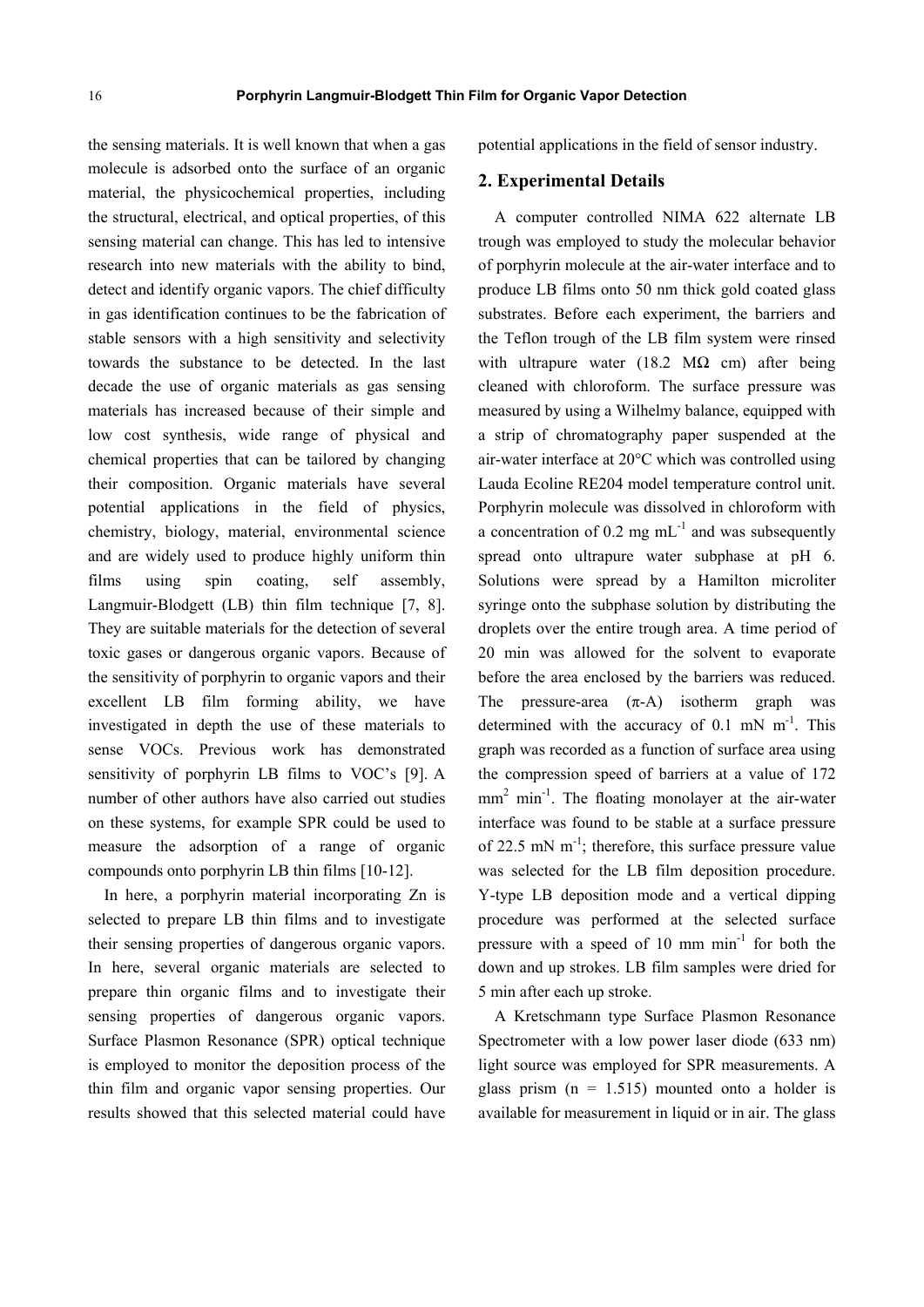slides had the dimensions of  $20 \times 20$  mm and the total thickness was 1 mm are coated on the top by a 50 nm thin gold layer. After each deposition cycle, the porphyrin LB film sample was dried for half an hour and the SPR curve was monitored using SPR measurement system. This system was used for the confirmation of the reproducibility of LB film multilayers using the relationship between the angle changes against the deposited thickness, which should depend on the number of layers in the LB film. Benzene, ethyl benzene, toluene and xylene (99% Aldrich) were used without further purification as organic vapors for the detection performances. All measurements were taken in dry air condition in a small gas cell which could eliminate the effect of water vapor on the response properties of LB film sample. A special flow cell from transparent plastic, compatible for vapor or gas measurements was constructed to study the kinetic response of porphyrin LB film on exposure to organic vapors by measuring the reflected light intensity changes. The cell has two channels, with inlet and outlet and VOC injections were performed with a syringe. The SPR system is completely controlled by computer, the measurements

and data acquisition as well as controlling to measurement and data presentation. The response was recorded as a function of time when the sample was periodically exposed to the organic vapors for at least 2 min and was then allowed to recover after injection of dry air.

# **3. Result and Discussions**

Fig. 2a shows the experimental SPR curves with the shift of the photodetector response (intensity of reflected light) as a function of angle of bare gold and increasing number of layers between 2-8 layers of porphyrin LB films. The SPR curves of porphyrin LB films show that the different thicknesses are changed to larger angles with the number of layers is increased by using the curve of uncoated gold as a reference. Fig. 2b displays the peak shifts  $(\Delta \theta)$  seen in the angular scans of the plasmon resonance curves of the LB film multilayer assemblies relative to bare gold, which increased linearly with the number of layers. This linear relationship suggests that an equal mass per unit area is deposited onto the gold-coated glass substrate during the transfer of LB film layers.

It is important to understand the response properties



**Fig. 1 Chemical structure of porphyrin.**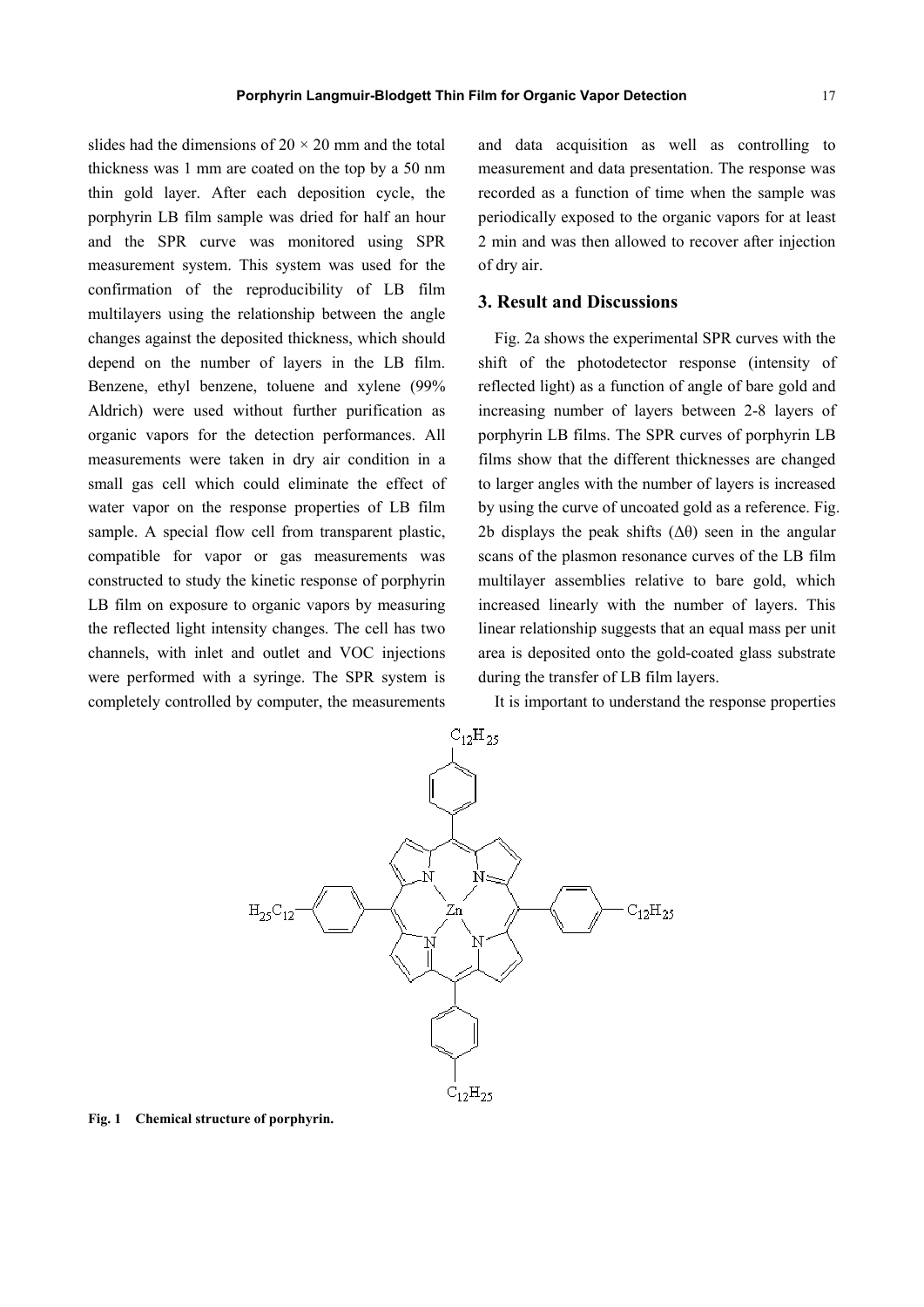

**Fig. 2 a) SPR curves for the porphyrin LB films with different numbers of layers b) thickness of the thin films as a function of the number of layers.**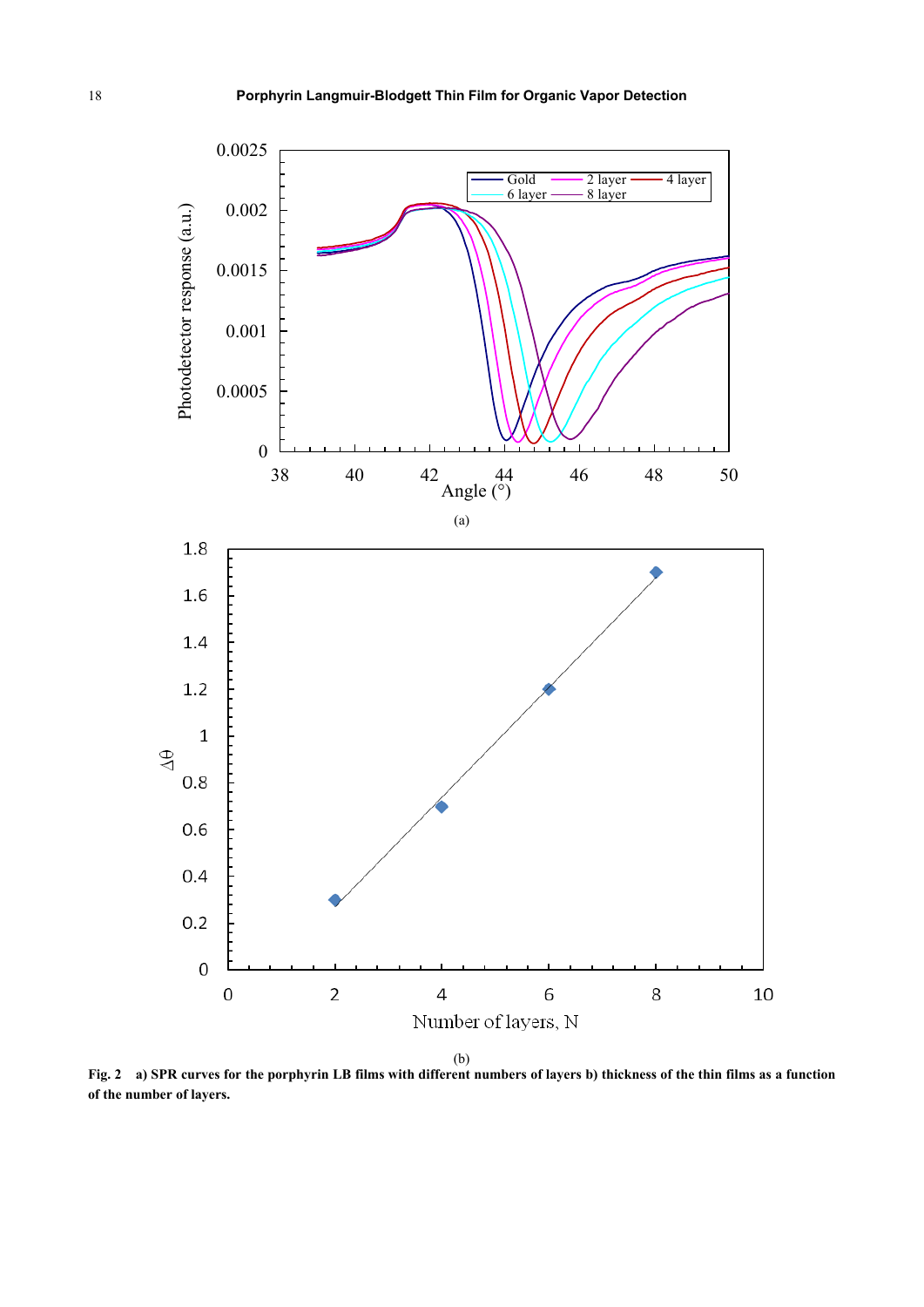between the porphyrin LB film and organic vapors to allow for the detection and identification of organic vapor for application as room temperature vapor sensors. In the SPR vapor sensing arrangement, usually, a photodiode operates as a detector providing an output voltage proportional incident light intensity. The measurement angle is fixed at a point on the steepest part of the resonance curve and the photodiode output is a monitored as a function of time. This is called a kinetic measurement. The kinetic responses of the porphyrin LB film to the benzene, ethyl benzene, toluene and xylene vapors is given in Figs. 3-6 by measuring the reflected light intensity as a function of time for 2 min, followed by injection of dry air for a further 2 min period.

Fig. 3a shows a typical SPR curve obtained for the porphyrin LB film before and after the exposure of benzene vapor. It is clear that a large shift  $\theta$  in the SPR minimum occurred due to the adsorption of saturated benzene vapor on the porphyrin film. The shift of SPR minimum is usually explained in terms of an increase in refractive index of the sensitive layer and change in the film thickness due to the film swelling [13]. The refractive index of benzene is 1.5011, a value close to that of the porphyrin film and the effect of benzene adsorption on the refractive index is not expected to be significant. It is therefore believed that the resonance shift is primarily caused by the change in the film thickness due to swelling. On injection of clean air into the gas cell, the recovery is found to be almost complete. The response of porphyrin to benzene is, therefore, fast and reversible.

Kinetic response of porphyrin LB film to the benzene vapor was recorded by measuring the reflectivity at a fixed angle  $θ = 44.5°$ . Fig. 3b shows the variation of the intensity signal as a function of time when porphyrin LB film was periodically

exposed to benzene vapor for 2 min followed by the injection of dry air for a further 2 min period. The first stage in VOC analysis is to flush a reference gas (dry air) through the sensor to obtain a baseline. When the LB film sensor material is exposed to the organic vapor, this causes changes in the output signal until the sensor reaches a steady-state. The vapor is finally flushed out of the sensor using the dry air and the sensor response returns back to its baseline. The time during which the sensor is exposed to the vapor is called "the response time" while the time it takes the sensor to return to its baseline resistance is "the recovery time". Here, porphyrin LB film shows a fast response to benzene as well as a fine degree of recovery, with response and recovery times typically of a few seconds.

Similar investigations in Figs. 4-6 were carried out for other ethyl benzene, toluene, and xylene at the nominally same concentrations. Values of  $\theta$  which indicates the degree of response are measured with an accuracy of 0.01°. The results of observations were summarized that porphyrin LB film is reasonably selective for benzene. Benzene vapor shows a higher response that toluene vapor; however both of them have benzene rings. It is well known that the number of adsorbed benzene vapors is higher than toluene vapors because benzene is more volatile, has a lower molar volume and a relatively high viscosity parameter, indicating that benzene molecules are more mobile than the toluene vapors and penetrate easily into the porphyrin LB film structure.<sup>[14]</sup> Benzene is also a nonpolar solvent and toluene, ethyl benzene and xylene are expected to show stronger solvation than benzene. Dissociated solvent ions may bind a shell of ions, increasing the effective radius for dissolving in the material structure [15]. This dissociation may not occur for benzene, producing the highest SPR response.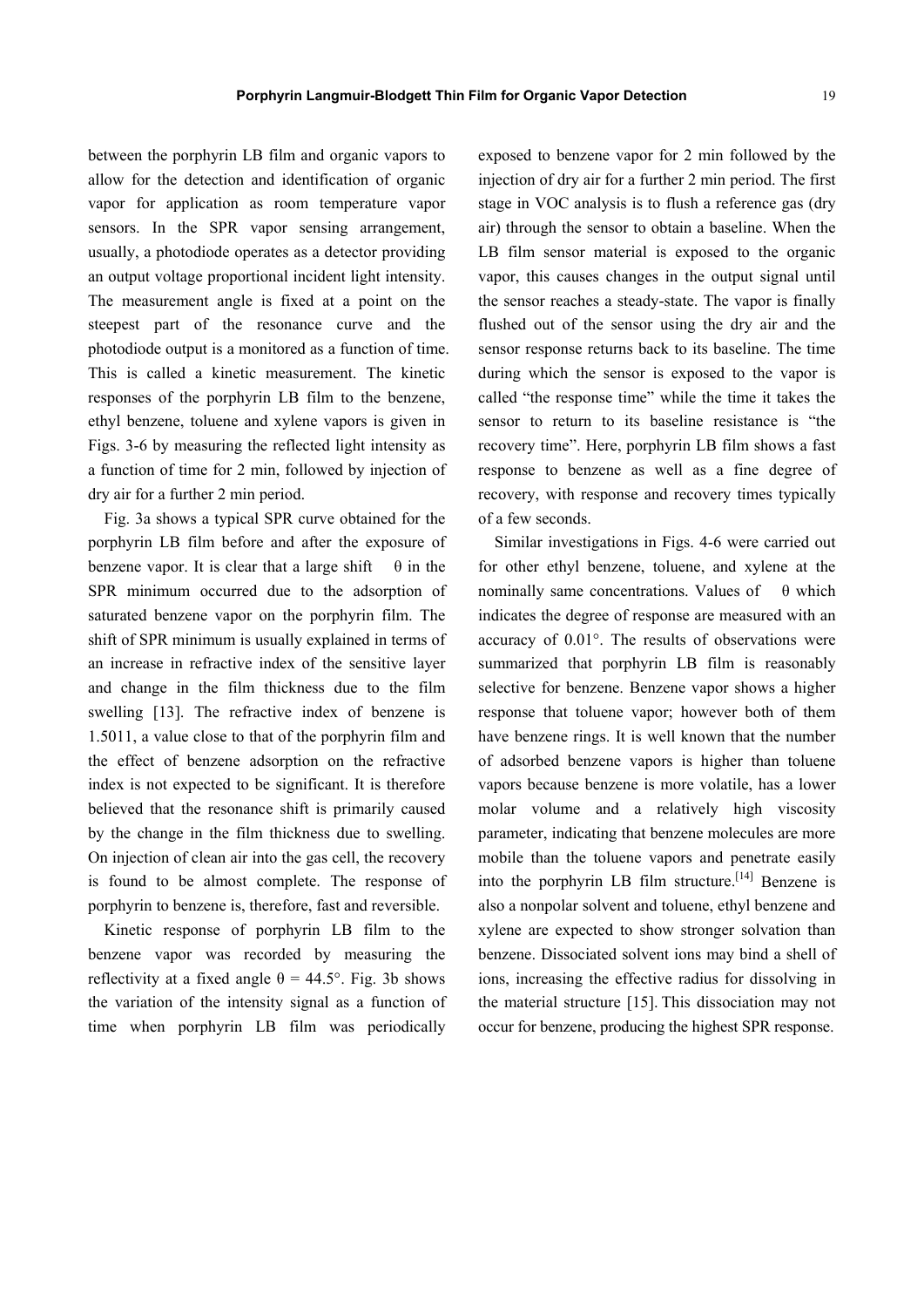

**Fig. 3 Kinetic response of sensor coated with porphyrin to benzene a) SPR curve b) time dependent.**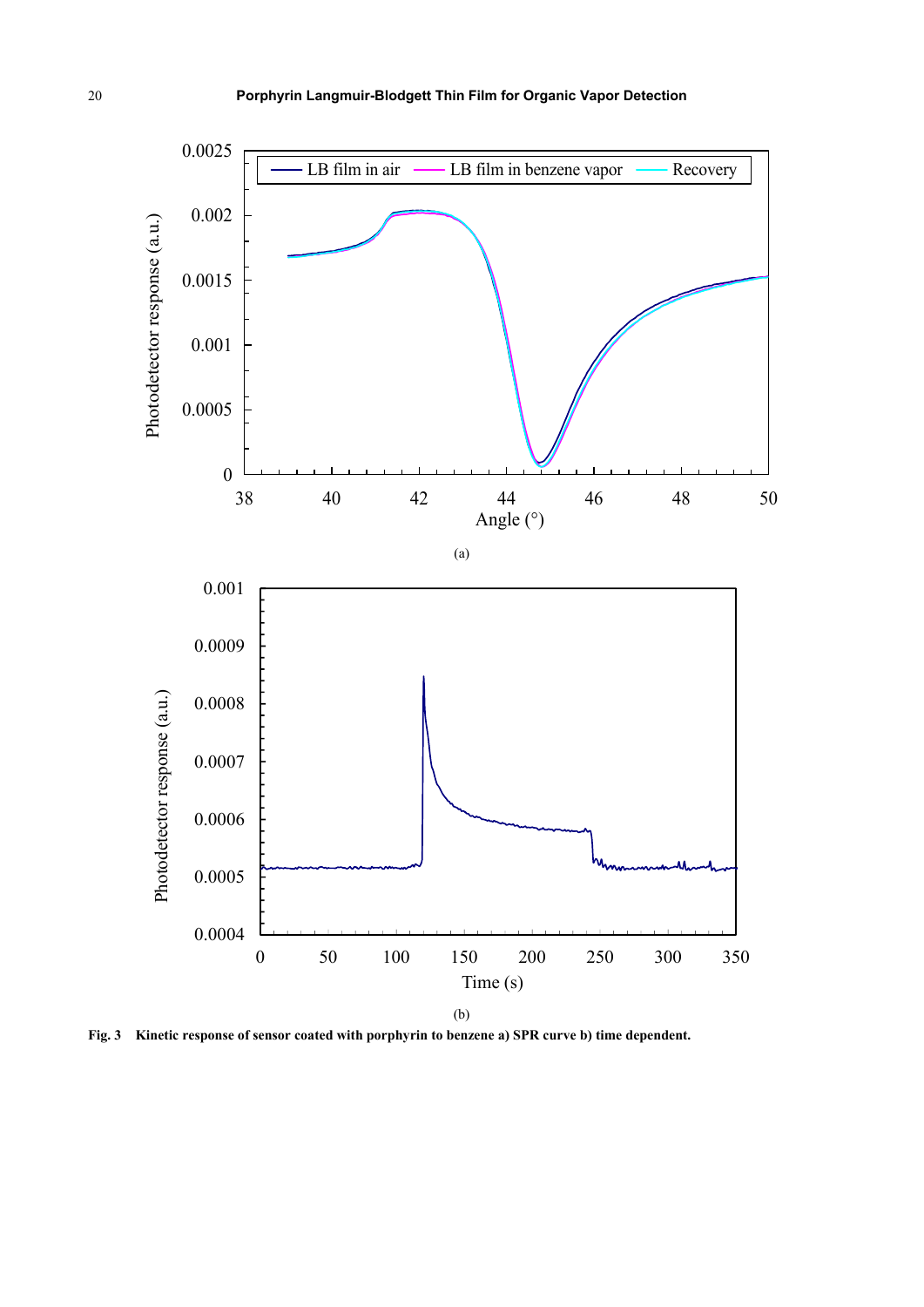

**Fig. 4 Kinetic response of sensor coated with porphyrin to ethyl benzene a) SPR curve b) time dependent.**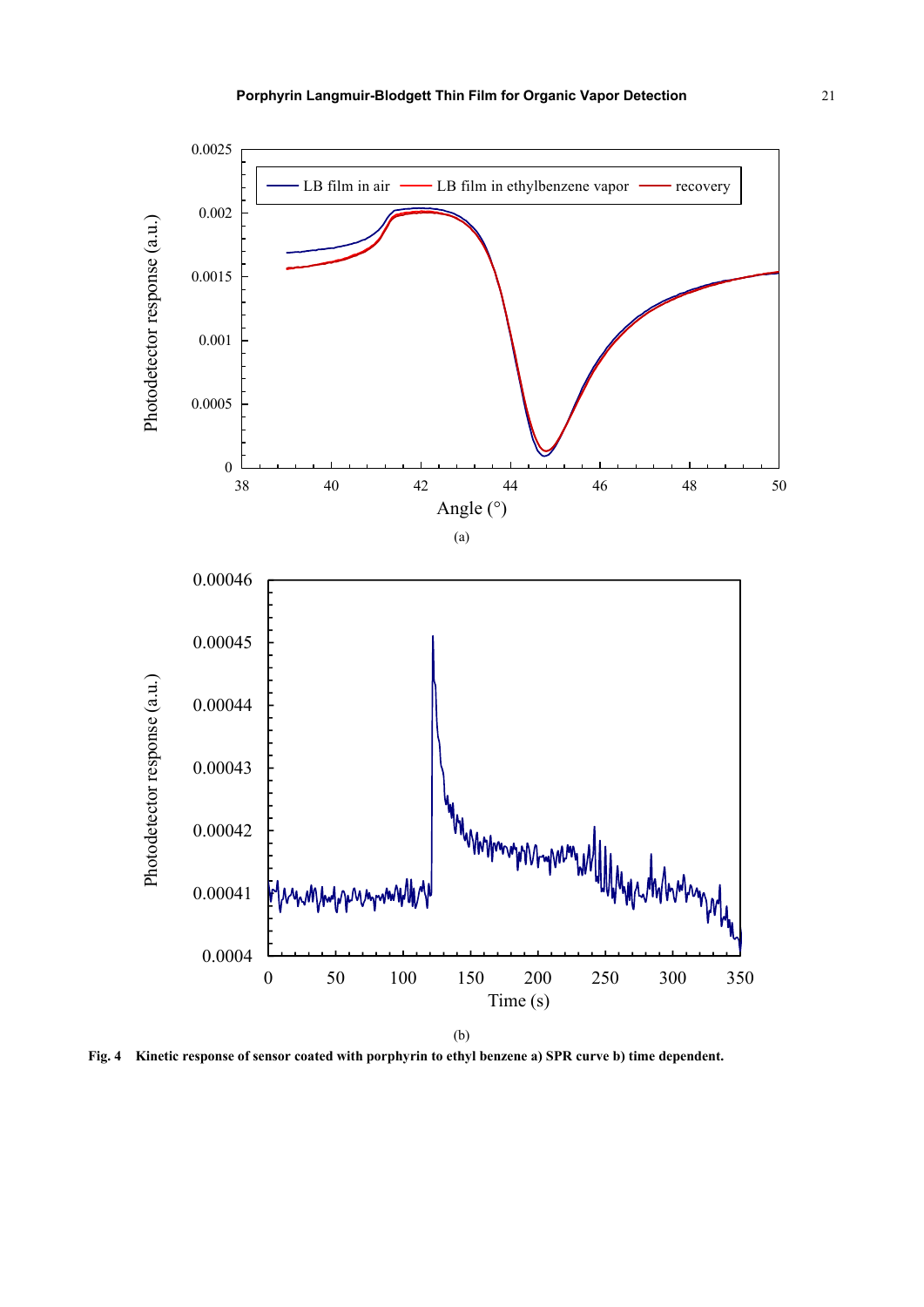![](_page_7_Figure_1.jpeg)

**Fig. 5 Kinetic response of sensor coated with porphyrin to toluene a) SPR curve b) time dependent.**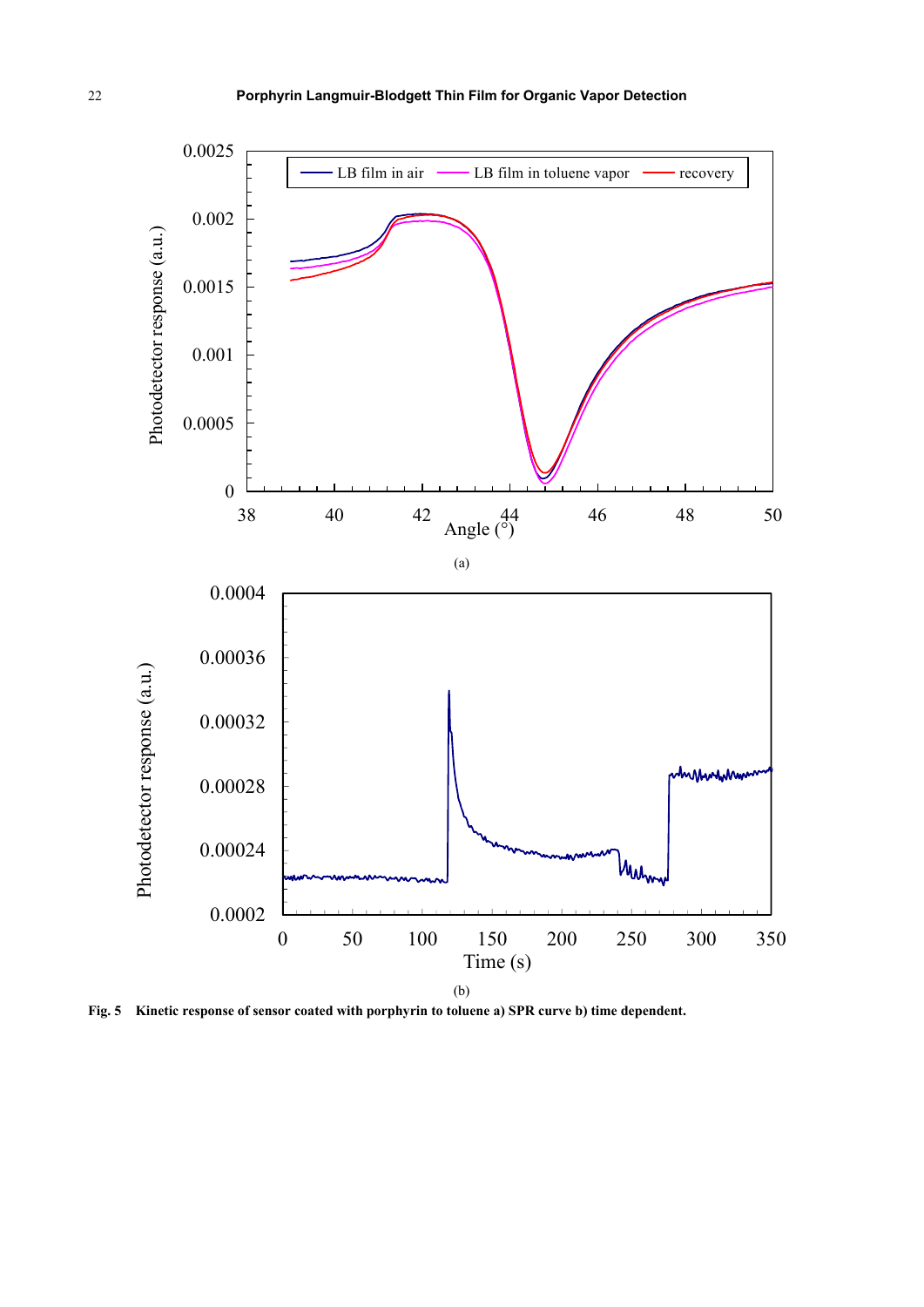![](_page_8_Figure_1.jpeg)

**Fig. 6 Kinetic response of sensor coated with porphyrin to xylene a) SPR curve b) time dependent.**